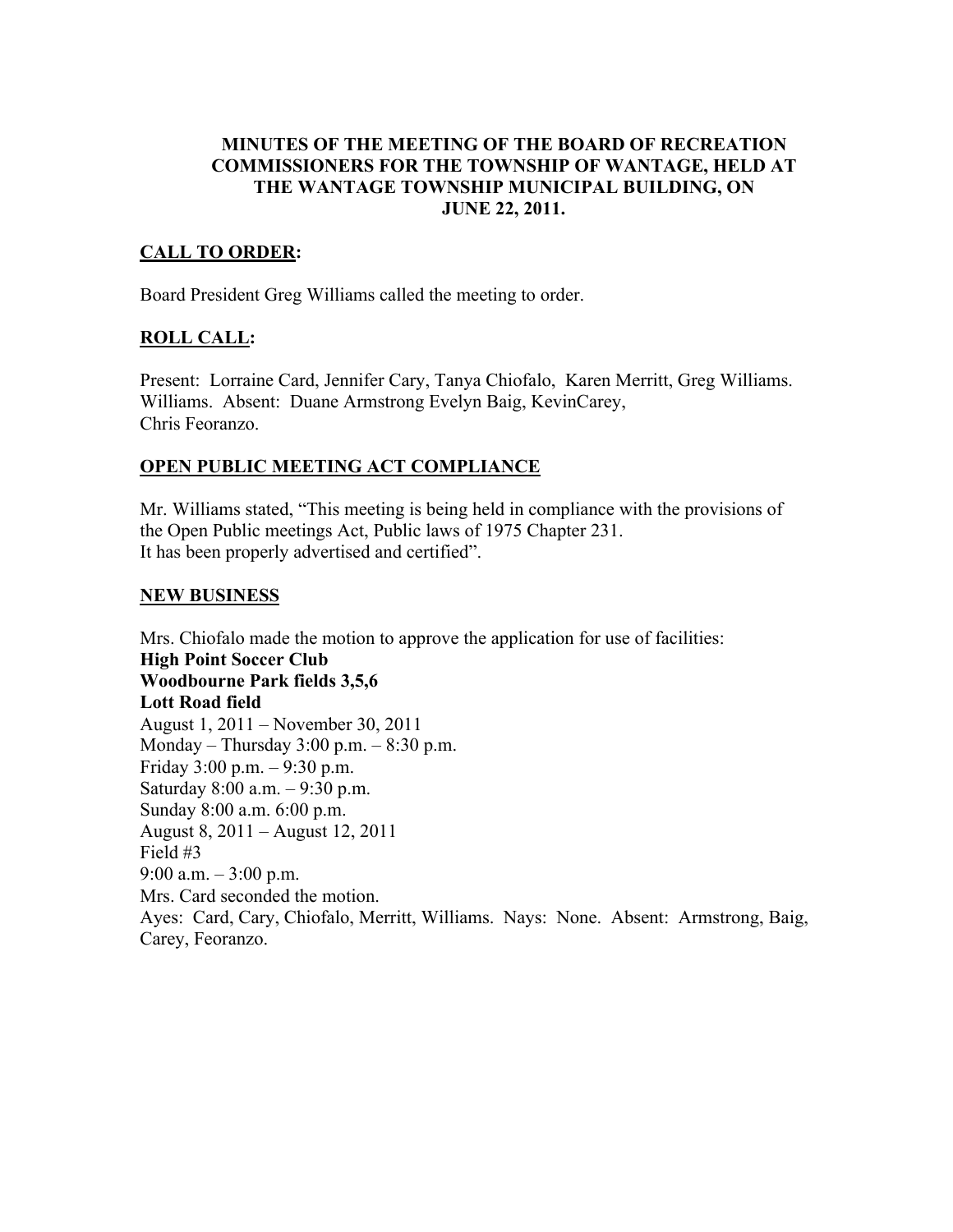Mrs. Cary made the motion to approve the application for use of facilities: Sussex Wantage Little League Lott Road field 1,2,3. Woodbourne Park field #4 August 1, 2011 – October 31, 2011 Monday – Friday 4:00 p.m. – 9:00 p.m. Saturday/Sunday  $8:00$  a.m.  $-9:00$  p.m. Mrs. Chiofalo seconded the motion. Ayes: Card, Cary, Chiofalo, Merritt, Williams. Nays: None. Absent: Armstrong, Baig, Carey, Feoranzo.

Mrs. Chiofalo made the motion to approve the application for use of facilities: Application for use of facility: High Point Blaze Baseball Woodbourne Park field #4 June 22, 2011 – July 30, 2011 Monday – Friday 5:00 p.m. – 8:00 p.m. Saturday/Sunday 9:00 a.m. – 9:00 p.m. Mrs. Card seconded the motion. Ayes: Card, Cary, Chiofalo, Merritt, Williams. Nays: None. Absent: Armstrong, Baig, Carey, Feoranzo

#### OLD BUSINESS

Luke Loughery presented the Commission with a picture of the *Woodbourne Veterans Memorial Park* sign that he made for his Eagle Scout project. The Commission thanked Luke for all his hard work and all agreed the sing was beautiful.

The Commission agreed to a smaller artifact from the World Trade Center. The Fire Department and the First Aid Squad will work with the Recreation Commission to Raise funds for a First Responders Memorial.

### COMMITTEE MEMBER REPORTS

This year the Mayor and Committee agreed to have a Wantage Day. Plans are in the works now for Wantage Day on September 10, 2011 from 12:00 p.m. to 5:00 p.m. at Woodbourne Park.

#### DISCUSSION

Mrs. Chiofalo discussed the idea of a skate park in Wantage. She knows of many people that would love to have a local park instead of traveling a distance. Mrs. Chiofalo said if the Commission agrees she would begin fundraising for the park. The Commission supported the idea of a skate park in Wantage, and suggested we seek the endorsement of the Governing Body.

### APPROVAL OF MINUTES: